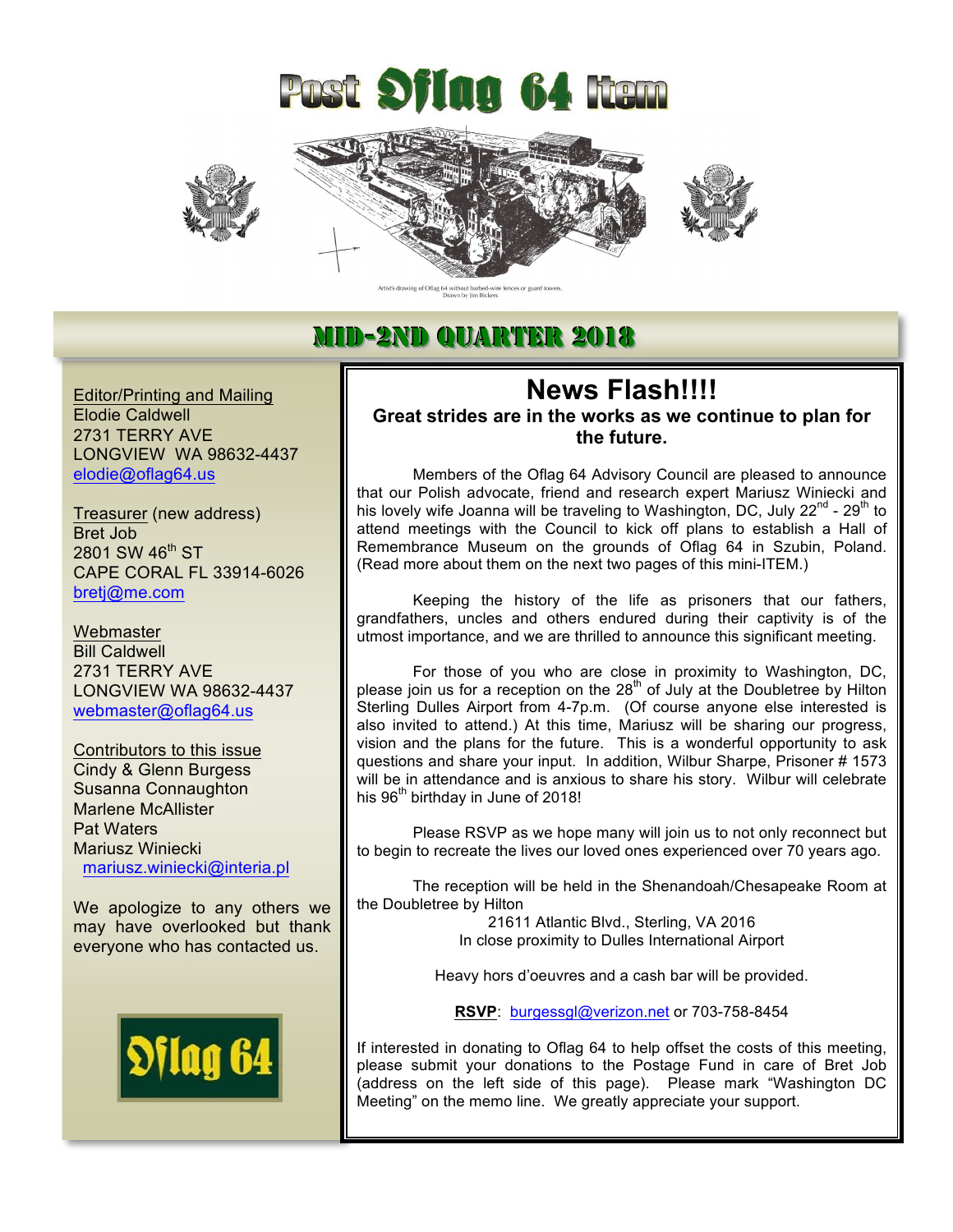#### MARIUSZ WINIECKI



**A little about Mariusz and his family** - He is a young father of two, a boy and a girl. As of this June, his daughter Gabrysia (Gabriella) will be 7 and his son Mateusz (Matthew) is 13. Mariusz and his wife Joanna have been married for 15 years. Joanna is a grammar school teacher and is also a very creative cook, photographer, and blogger. She has her own blog called Delicious Titbits which covers crafts to foods and everything else you can think of.

Mariusz received his PhD in Mechanical Engineering. He currently teaches and carries out his research at Casimir the Great University in Bydgoszcz and at Poznan University of Technology. Mariusz loves to bike and hike and spend time with his family as often as he can. He is also an avid and skilled photographer. At his wedding reception he played the keyboard and guitar but says he's not good at playing either anymore. As a youngster, he was a part of the scout program in Szubin.

**A little about his Oflag 64 research** - Gathering historical information about "Oflag 64" is Mariusz' passion and because of his research, he is considered "the expert" on Oflag 64 history in Poland. He is our primary source of information regarding the history of the camp and he hopes to underline its history for both the US and Poland. Since most of the eyewitnesses to WWII have passed away and due to post WWII migration/resettlements of people in Poland, the history of Oflag 64 is little known in Szubin.

**A little about his achievements** - Because of his Oflag 64 research Mariusz has been asked to give presentations on several occasions. He has done presentations with an audience at the local library and museum, one-on-one radio and television interviews, and has been a contributing part of all things "Oflag 64" related both in Poland and in the US. He wrote a general history of Oflag 64, about 1000 words in length, to be used in a presentation at the Warsaw Military Attaché's office to secure funding for a language lab at MOAS; he was invited to recapitulate the events relating to the Katyn memorial ceremony held in April of 2015. That interview was subsequently broadcast on Polish Radio PIK. In February of this year, he was the invited guest of "Evening Meetings" broadcast on Polish Radio PIK. It was an hour-long interview about the history of POW camps in Szubin. One of Mariusz' ideas and hopes has been that the city of Szubin would be able to secure ownership of the remaining original barrack on the campsite, renovate it and turn it into a Hall of Remembrance. He and others in Poland have worked very hard to make this happen. At this point, the transfer of the barrack is very near and plans are in place to create the museum. Mariusz has been the official liaison between the Oflag 64 US Advisory Council and the Szubin Advisory Council on this project.

His research (photos and information) has been published in our ITEMs over the past few years. He was the impetus behind the scale model of the camp now housed in the main hall of MOAS, he was the one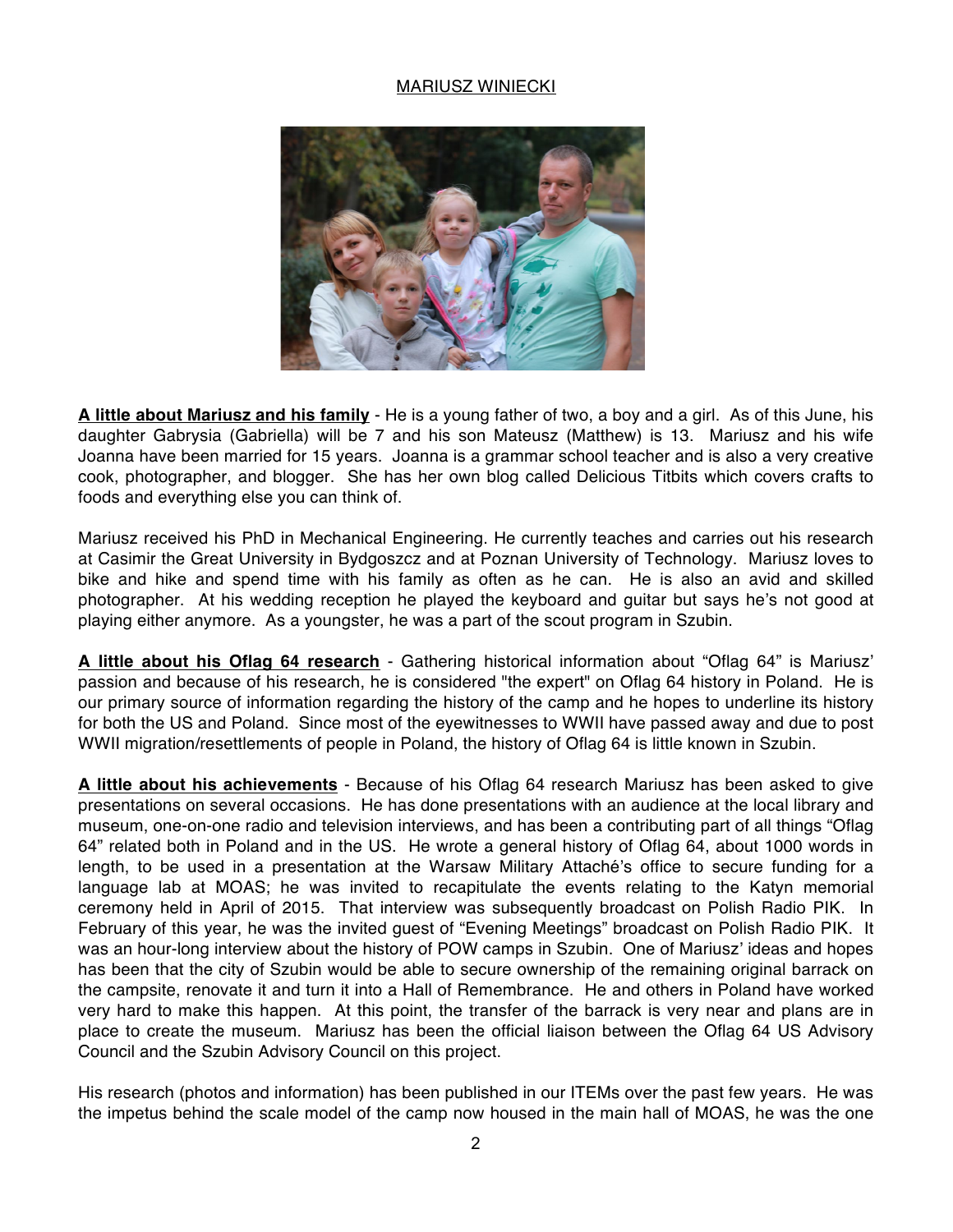who translated and sent us the 1971 radio interview of the Kriegies who returned to Szubin for a visit, he was the one who sent us historical photos of the campsite dating back to the late 1800s and the one who let us know about the letters originally sent to Kriegy George Durgin but hidden by George in the walls of one of the buildings at Oflag 64, and just recently found.

Apart from Oflag 64 but related to his employment, Mariusz has co-written a 65-page chapter for WILEY-Scrivener (an American book). This book, Advanced Surface Engineering Materials has been published, with Mariusz' Chapter 5 found on pages 175-240. The content of the chapter recapitulated a–research project finished at Poznan University of Technology in June of 2015. Additionally, if that's not enough, he is the co-author of at least nine papers published from 2008 through 2017 in scientific journals indexed in Thomson Reuters Journal Citation Reports. Mariusz is very humble and doesn't like to talk about himself but he is widely recognized for his works in his educational field as well as in his private endeavors.

In June of 2016, after 10 years of research, Mariusz was recognized by the Szubin Cultural Society for his persistent scientific activity propagating knowledge about Oflag 64 and other former POW camps located in Szubin during WWII. The prestigious Priest Jan Klein Medal presented to Mariusz has only been presented to 32 or so previous recipients over the past 8 years and Mariusz was honored to be added to that number.

In September 2017, the first annual Oflag 64 Living History reenactment took place in Szubin at the site of Oflag 64. Mariusz was the driving force behind the event but was supported by Szubin's mayor, members of the Szubin Town Council, the director of MOAS, the curator of Szubin's Museum and others. It was a huge success, so much so that the second annual reenactment will take place in September this year. Again, Mariusz will play a part.

**A little about his future plans** - In addition to continuing his efforts to save the remaining barrack, and being present when members of the US Embassy visited the site, he has begun "The Oflag 64 Record" blog. Initially he was hoping to write a book which included all his research, but has found that he might more effectively share information by blogging and using Facebook, etc. instead. If you've been able to visit his blog page, you've seen the type of information he is posting. By the way, his blog is not a competing endeavor with the Oflag 64 website. It is a joint venture with collaboration. Mariusz continues to write and submit research proposals. We'll learn more about these projects at a future date.

Due to the collaborative efforts between many of our Oflag 64 family members and Mariusz, much information has already been shared, but there is more that he needs. He would like to ask us to further support his research by sharing what we can from our Kriegies, such as digital copies of photos, documents, memories, etc.!! When the Hall of Remembrance materializes in the future, these things plus any mementos that our Kriegies would like to donate could then be placed in the museum.

**Lastly**, Mariusz is always excited about individual or group visits to Szubin. He has always greeted visitors with warmth and friendliness, and with a great smile. For anyone who has traveled to Szubin in the last little while, Mariusz has usually been their contact person and in many cases their guide.

We all love Mariusz (our own Oflag 64 super-hero) and we invite you to come to our meet-and-greet reception in Washington DC and get to know him and his wife, like many others who have been able to meet him in Szubin in the past.

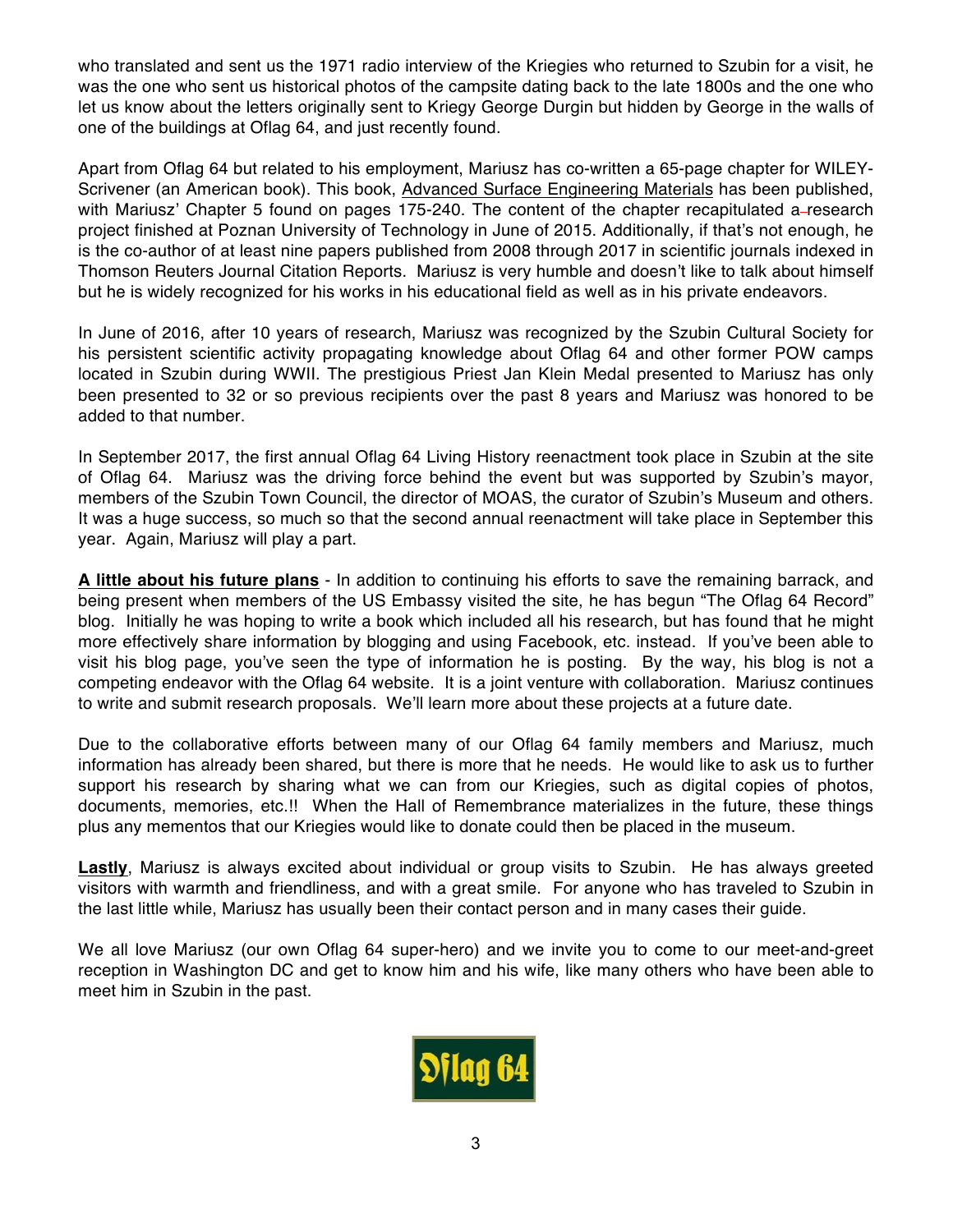# a liittlee companny business



If you have anything to submit for print in the ITEM, please contact Elodie at the contact address on the front page of this publication. If you send photos, digital scans of original photos or anything that can be sent in .jpg format, that works great. If you are unable to scan photos, I would be glad to scan the originals and send them back to you. Documents can also be sent in .pdf format. Thank you very much.

Also, if you notice errors or omissions, or find links that don't work properly, please let us know at elodie@oflag64.us. Thank you for your patience with this sometimes slow process.

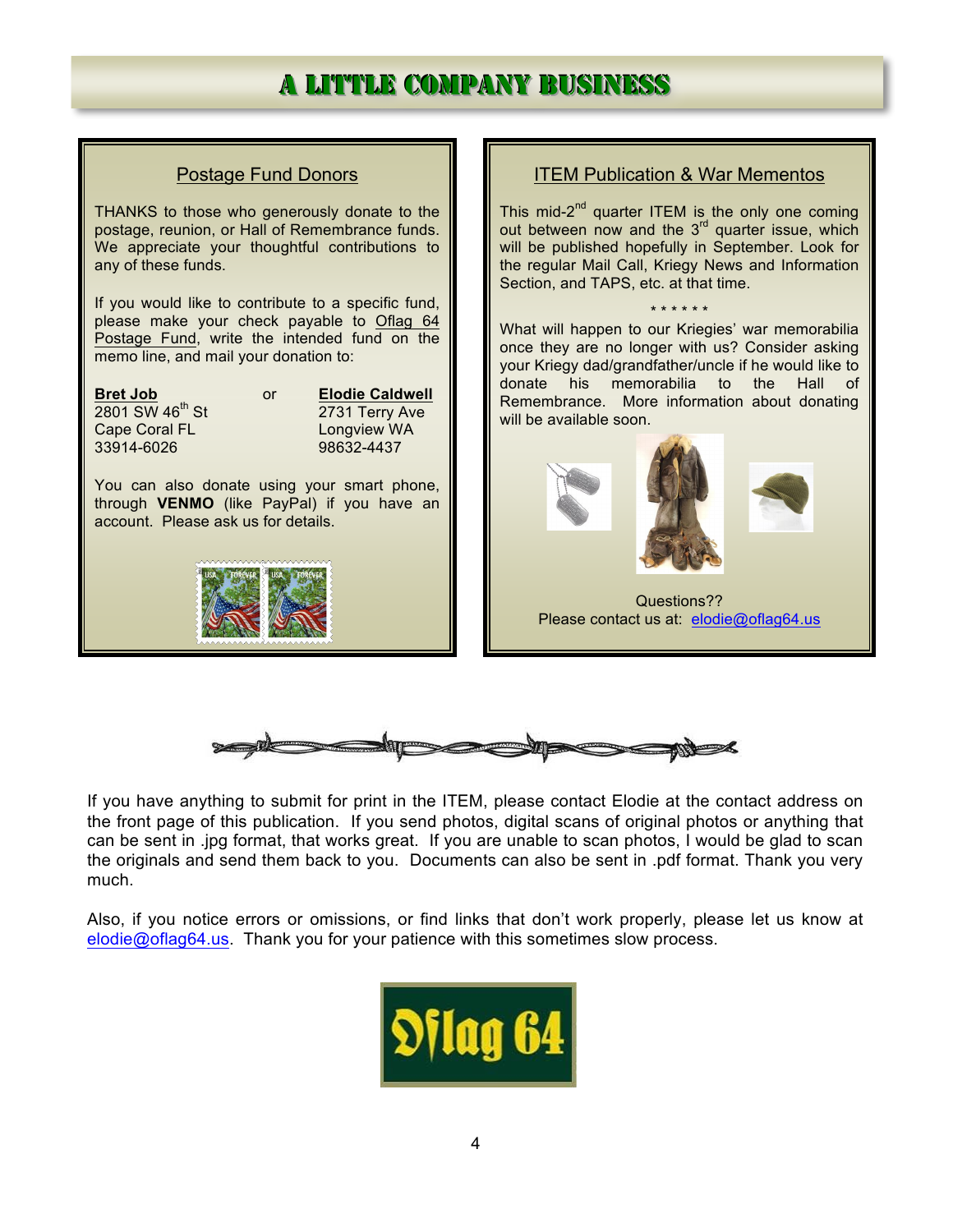





Thanks to all who contact us and send notes or contributions for inclusion in our regular quarterly ITEMs. Please look for this information next time around. In the mean time, best wishes to all and thank you for contributing when you can.

\* \* \* \* \* \*

# **Happy Birthday to our Amazing Kriegy Patriots and Heroes!!**

**Wilbur Sharpe June 24 96 years**

Coming Up….



KRIEGIES, please let us know your age and birthdate so we can wish all a well-deserved **HAPPY BIRTHDAY!!**

AND, please send a photo or photos of you on your birthday, no matter how old or young you are. We would love to include them in the ITEM.

**\* \* \* \* \* \***



Congratulations to Don Waful on 102 years!!! Please check out the first link below for a wonderful video of Don being intereviewd by Spectrum News and the second link with information about a reception and exhibit which honors him. The exhibit will be open through November.

http://spectrumlocalnews.com/nys/central-ny/news/2018/04/11/don-waful-world-war-two-veteran-honored https://www.cnyhistory.org/programs/don-waful/